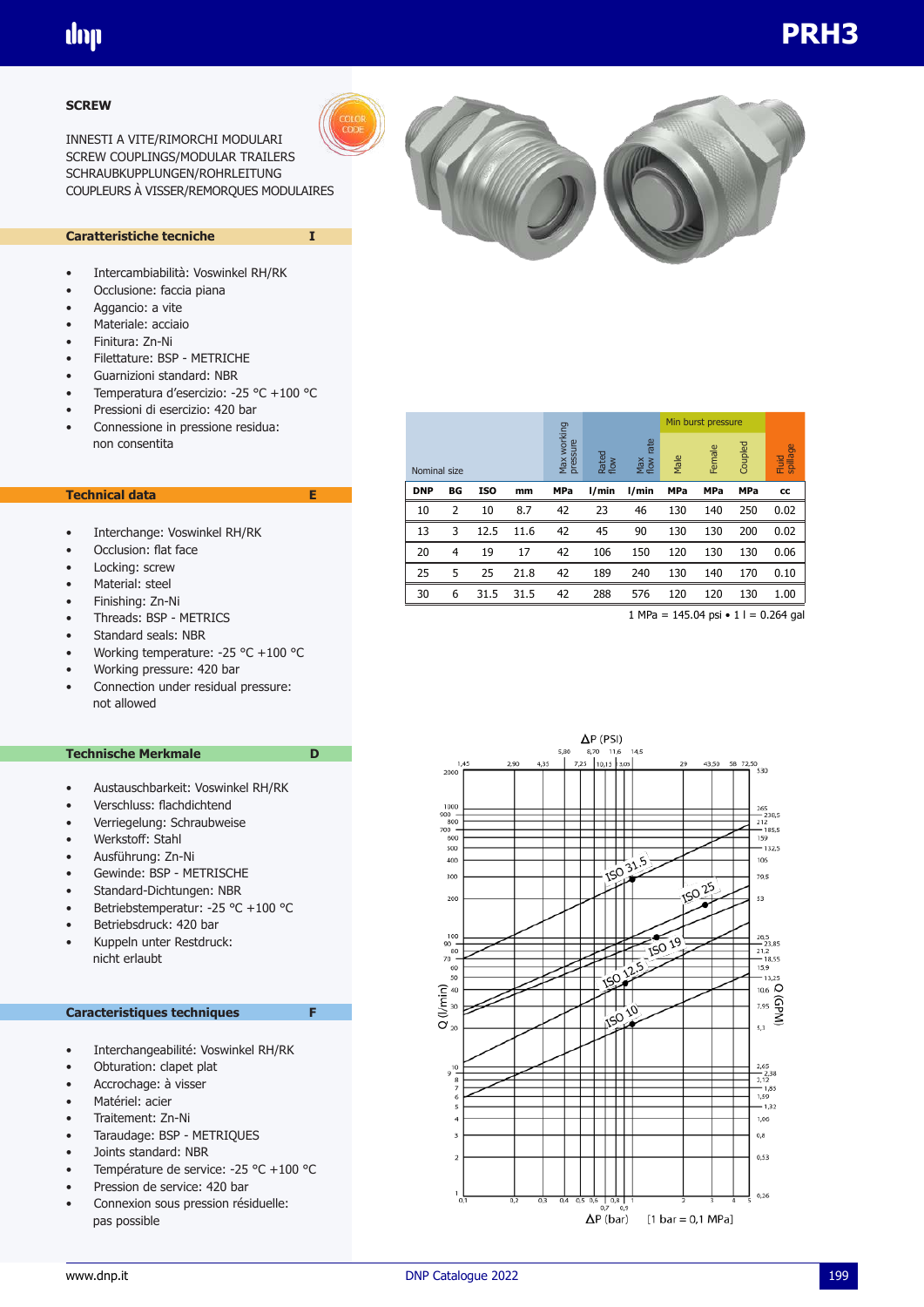# **PRH3 DN10 - BG 2 - ISO 10**



| <b>THREADS</b>  | L2 | L3 | L4 | ØT              | F               | <b>STANDARD</b> | FEMMINA - FEMALE - MUFFE - FEMELLE |               |                    | MASCHIO - MALE - STECKER - MALE |               |                    |  |
|-----------------|----|----|----|-----------------|-----------------|-----------------|------------------------------------|---------------|--------------------|---------------------------------|---------------|--------------------|--|
|                 |    |    |    |                 |                 |                 | COD. F                             | Weight<br>(g) | Packaging<br>(pcs) | COD. M                          | Weight<br>(g) | Packaging<br>(pcs) |  |
| <b>IG1</b>      | 68 | 67 |    |                 | <b>BSP 3/8"</b> | DIN 3852-2-X    | PRH3.1010.112                      | 286           | 42                 | PRH3.1010.113                   | 362           | 30                 |  |
| AG <sub>3</sub> | 64 | 63 | 10 | 08L             | M14x1.5         | ISO 8434-1-L    | PRH3.1014.302                      | 258           | 42                 | PRH3.1014.303                   | 342           | 30                 |  |
|                 | 58 |    | 10 | 08L             | M14x1.5         | ISO 8434-1-L    | PRH3.1014.302 VS                   | 233           | 42                 |                                 |               |                    |  |
|                 | 65 | 64 | 11 | 10L             | M16x1.5         | ISO 8434-1-L    | PRH3.1016.302                      | 259           | 42                 | PRH3.1016.303                   | 344           | 30                 |  |
|                 | 59 |    | 11 | 10L             | M16x1.5         | ISO 8434-1-L    | PRH3.1016.302 VS                   | 235           | 42                 |                                 |               |                    |  |
|                 | 65 | 64 | 11 | 12L             | M18x1.5         | ISO 8434-1-L    | PRH3.1018.302                      | 259           | 42                 | PRH3.1018.303                   | 345           | 30                 |  |
|                 | 59 |    | 11 | 12L             | M18x1.5         | ISO 8434-1-L    | PRH3.1018.302 VS                   | 236           | 42                 |                                 |               |                    |  |
|                 | 66 | 65 | 12 | 15L             | M22x1.5         | ISO 8434-1-L    | PRH3.1022.302                      | 267           | 42                 | PRH3.1022.303                   | 353           | 30                 |  |
|                 | 60 |    | 12 | 15L             | M22x1.5         | ISO 8434-1-L    | PRH3.1022.302 VS                   | 244           | 42                 |                                 |               |                    |  |
|                 | 66 | 65 | 12 | 10 <sub>S</sub> | M18x1.5         | ISO 8434-1-S    | PRH3.1018.402                      | 265           | 42                 | PRH3.1018.403                   | 350           | 30                 |  |
|                 | 60 |    | 12 | 10S             | M18x1.5         | ISO 8434-1-S    | PRH3.1018.402 VS                   | 240           | 42                 |                                 |               |                    |  |
|                 | 66 | 65 | 12 | 12S             | M20x1.5         | ISO 8434-1-S    | PRH3.1020.402                      | 267           | 42                 | PRH3.1020.403                   | 352           | 30                 |  |
|                 | 60 |    | 12 | <b>12S</b>      | M20x1.5         | ISO 8434-1-S    | PRH3.1020.402 VS                   | 243           | 42                 |                                 |               |                    |  |
|                 | 68 | 67 | 14 | 14S             | M22x1.5         | ISO 8434-1-S    | PRH3.1022.402                      | 272           | 42                 | PRH3.1022.403                   | 358           | 30                 |  |
|                 | 62 |    | 14 | 14S             | M22x1.5         | ISO 8434-1-S    | PRH3.1022.402 VS                   | 249           | 42                 |                                 |               |                    |  |
|                 | 68 | 67 | 14 | <b>16S</b>      | M24x1.5         | ISO 8434-1-S    | PRH3.1024.402                      | 276           | 42                 | PRH3.1024.403                   | 361           | 30                 |  |
|                 | 62 |    | 14 | 16S             | M24x1.5         | ISO 8434-1-S    | PRH3.1024.402 VS                   | 252           | 42                 |                                 |               |                    |  |

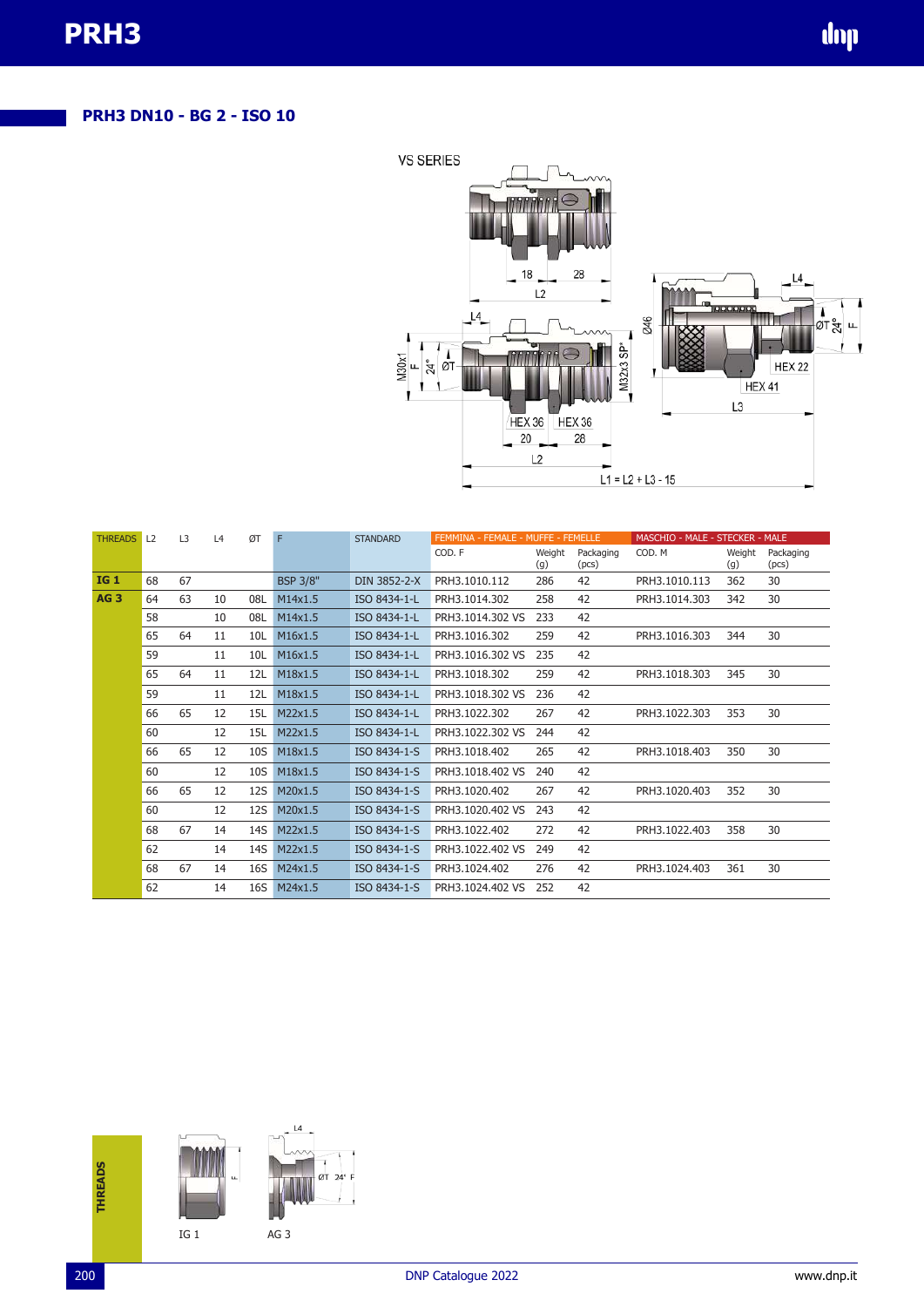## **PRH3 DN13 - BG 3 - ISO 12.5**



| <b>THREADS</b> L2 |      | L3   | L4 | ØT  |                 | <b>STANDARD</b> | FEMMINA - FEMALE - MUFFE - FEMELLE |               |                    | MASCHIO - MALE - STECKER - MALE |               |                    |  |
|-------------------|------|------|----|-----|-----------------|-----------------|------------------------------------|---------------|--------------------|---------------------------------|---------------|--------------------|--|
|                   |      |      |    |     |                 |                 | COD. F                             | Weight<br>(g) | Packaging<br>(pcs) | COD. M                          | Weight<br>(g) | Packaging<br>(pcs) |  |
| <b>IG 1</b>       | 74   | 75.4 |    |     | <b>BSP 1/2"</b> | DIN 3852-2-X    | PRH3.1313.112                      | -406          | 30                 | PRH3.1313.113                   | 492           | 24                 |  |
| AG <sub>3</sub>   | 70   | 73.4 | 12 | 15L | M22x1.5         | ISO 8434-1-L    | PRH3.1322.302 379                  |               | 30                 | PRH3.1322.303                   | 476           | 24                 |  |
|                   | 72   | 75.4 | 14 | 16S | M24x1.5         | ISO 8434-1-S    | PRH3.1324.402 376                  |               | 30                 | PRH3.1324.403                   | 485           | 24                 |  |
|                   | 74.5 | 77.4 | 16 | 20S | M30x2           | ISO 8434-1-S    | PRH3.1330.402                      | 394           | 30                 | PRH3.1330.403                   | 535           | 24                 |  |

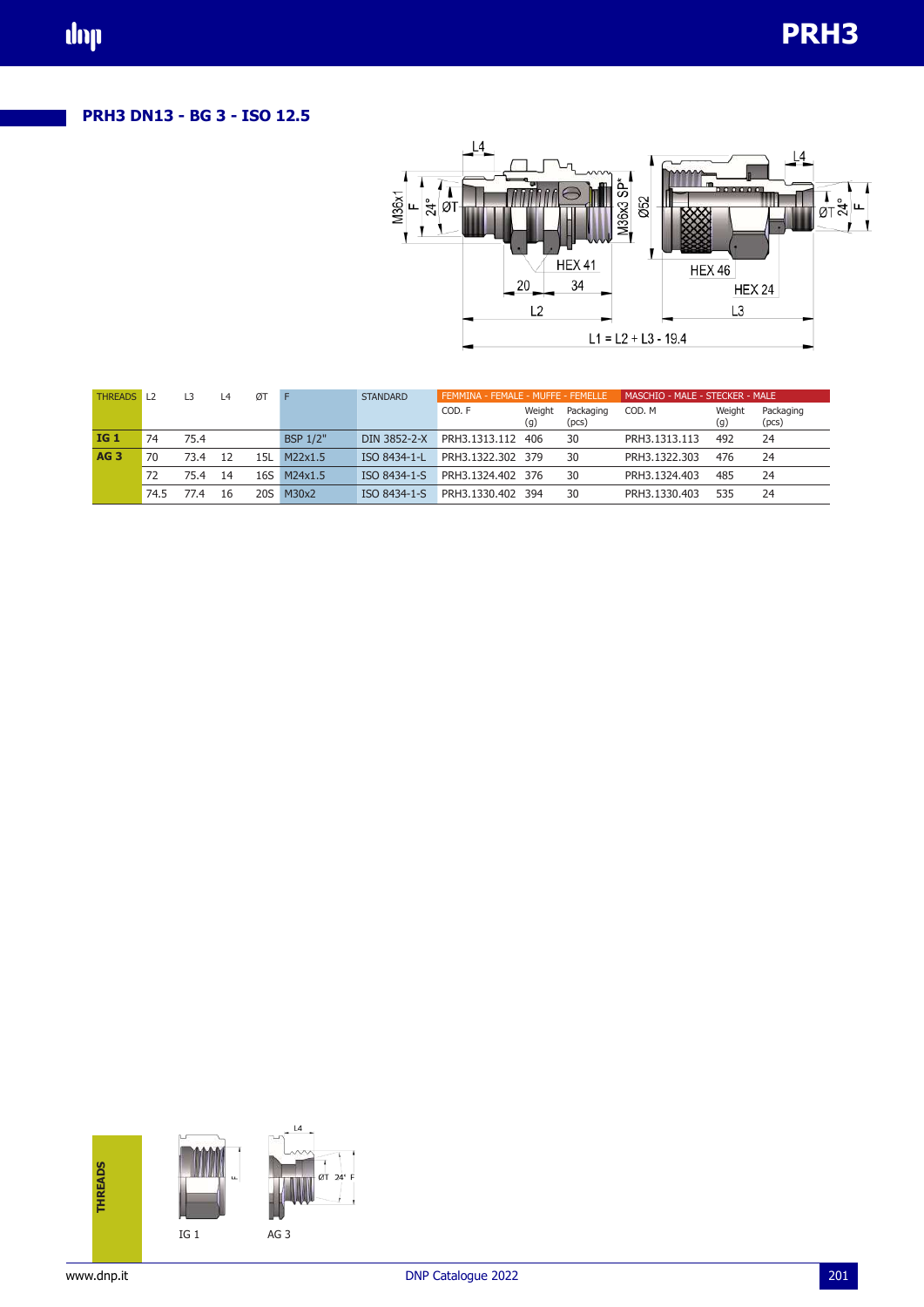# **PRH3 DN20 - BG 4 - ISO 19**



| <b>THREADS</b>  | $\perp$ | L3 | L4 | ØT         | F               | <b>STANDARD</b> | FEMMINA - FEMALE - MUFFE - FEMELLE |               | MASCHIO - MALE - STECKER - MALE |               |               |                    |
|-----------------|---------|----|----|------------|-----------------|-----------------|------------------------------------|---------------|---------------------------------|---------------|---------------|--------------------|
|                 |         |    |    |            |                 |                 | COD. F                             | Weight<br>(g) | Packaging<br>(pcs)              | COD. M        | Weight<br>(g) | Packaging<br>(pcs) |
| <b>IG1</b>      | 93      | 86 |    |            | <b>BSP 3/4"</b> | DIN 3852-2-X    | PRH3.2019.112                      | 789           | 18                              | PRH3.2019.113 | 835           | 13                 |
| AG <sub>3</sub> | 95      | 84 | 12 | 15L        | M22x1.5         | ISO 8434-1-L    | PRH3.2022.302                      | 812           | 18                              | PRH3.2022.303 | 798           | 13                 |
|                 | 81      |    | 12 | 15L        | M22x1.5         | ISO 8434-1-L    | PRH3.2022.302 VS                   | 694           | 18                              |               |               |                    |
|                 | 95      | 84 | 12 | 18L        | M26x1.5         | ISO 8434-1-L    | PRH3.2026.302                      | 807           | 18                              | PRH3.2026.303 | 805           | 13                 |
|                 | 81      |    | 12 | 18L        | M26x1.5         | ISO 8434-1-L    | PRH3.2026.302 VS                   | 696           | 18                              |               |               |                    |
|                 | 97      | 86 | 14 | 16S        | M24x1.5         | ISO 8434-1-S    | PRH3.2024.402                      | 820           | 18                              | PRH3.2024.403 | 799           | 13                 |
|                 | 83      |    | 14 | 16S        | M24x1.5         | ISO 8434-1-S    | PRH3.2024.402 VS                   | 702           | 18                              |               |               |                    |
|                 | 99      | 88 | 16 | <b>20S</b> | M30x2           | ISO 8434-1-S    | PRH3.2030.402                      | 822           | 18                              | PRH3.2030.403 | 817           | 13                 |
|                 | 85      |    | 16 | 20S        | M30x2           | ISO 8434-1-S    | PRH3.2030.402 VS                   | 713           | 18                              |               |               |                    |

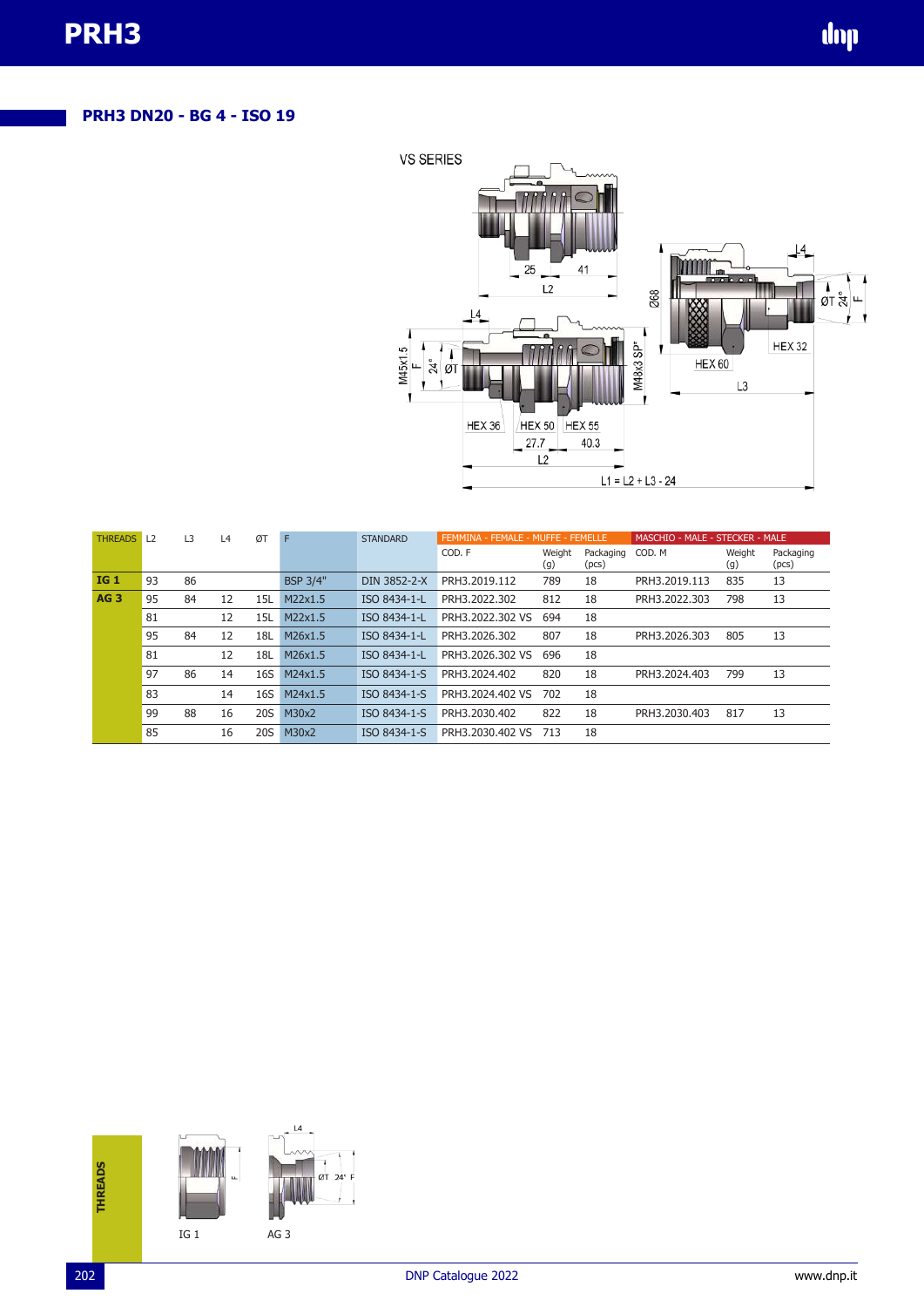# **PRH3 DN25 - BG 5 - ISO 25**



| <b>THREADS</b>  | L <sub>2</sub> | L <sub>3</sub> | L4 | ØT         | F             | <b>STANDARD</b> | FEMMINA - FEMALE - MUFFE - FEMELLE |               |                    | MASCHIO - MALE - STECKER - MALE |               |                    |  |
|-----------------|----------------|----------------|----|------------|---------------|-----------------|------------------------------------|---------------|--------------------|---------------------------------|---------------|--------------------|--|
|                 |                |                |    |            |               |                 | COD. F                             | Weight<br>(g) | Packaging<br>(pcs) | COD, M                          | Weight<br>(g) | Packaging<br>(pcs) |  |
| <b>IG1</b>      | 101            | 107            |    |            | <b>BSP 1"</b> | DIN 3852-2-X    | PRH3.2525.112                      | 1044          | 13                 | PRH3.2525.113                   | 1322          | 12                 |  |
| AG <sub>3</sub> | 101            | 107            | 12 | 18L        | M26x1.5       | ISO 8434-1-L    | PRH3.2526.302                      | 1059          | 13                 | PRH3.2526.303                   | 1324          | 12                 |  |
|                 | 96             |                | 12 | 18L        | M26x1.5       | ISO 8434-1-L    | PRH3.2526.302 VS                   | 1005          | 13                 |                                 |               |                    |  |
|                 | 103            | 109            | 14 | 22L        | M30x2         | ISO 8434-1-L    | PRH3.2530.302                      | 1050          | 13                 | PRH3.2530.303                   | 1314          | 12                 |  |
|                 | 98             |                | 14 | <b>22L</b> | M30x2         | ISO 8434-1-L    | PRH3.2530.302 VS                   | 1000          | 13                 |                                 |               |                    |  |
|                 | 103            | 109            | 14 | 28L        | M36x2         | ISO 8434-1-L    | PRH3.2536.302                      | 1033          | 13                 | PRH3.2536.303                   | 1309          | 12                 |  |
|                 | 98             |                | 14 | 28L        | M36x2         | ISO 8434-1-L    | PRH3.2536.302 VS                   | 990           | 13                 |                                 |               |                    |  |
|                 | 105            | 111            | 16 | 20S        | M30x2         | ISO 8434-1-S    | PRH3.2530.402                      | 1074          | 13                 | PRH3.2530.403                   | 1336          | 12                 |  |
|                 | 101            |                | 16 | <b>20S</b> | M30x2         | ISO 8434-1-S    | PRH3.2530.402 VS                   | 1034          | 13                 |                                 |               |                    |  |
|                 | 107            | 113            | 18 | 25S        | M36x2         | ISO 8434-1-S    | PRH3.2536.402                      | 1074          | 13                 | PRH3.2536.403                   | 1348          | 12                 |  |
|                 | 103            |                | 18 | 25S        | M36x2         | ISO 8434-1-S    | PRH3.2536.402 VS                   | 1043          | 13                 |                                 |               |                    |  |
|                 | 109            | 115            | 20 | 30S        | M42x2         | ISO 8434-1-S    | PRH3.2542.402                      | 1082          | 13                 | PRH3.2542.403                   | 1361          | 12                 |  |
|                 | 105            |                | 20 | 30S        | M42x2         | ISO 8434-1-S    | PRH3.2542.402 VS                   | 1050          | 13                 |                                 |               |                    |  |

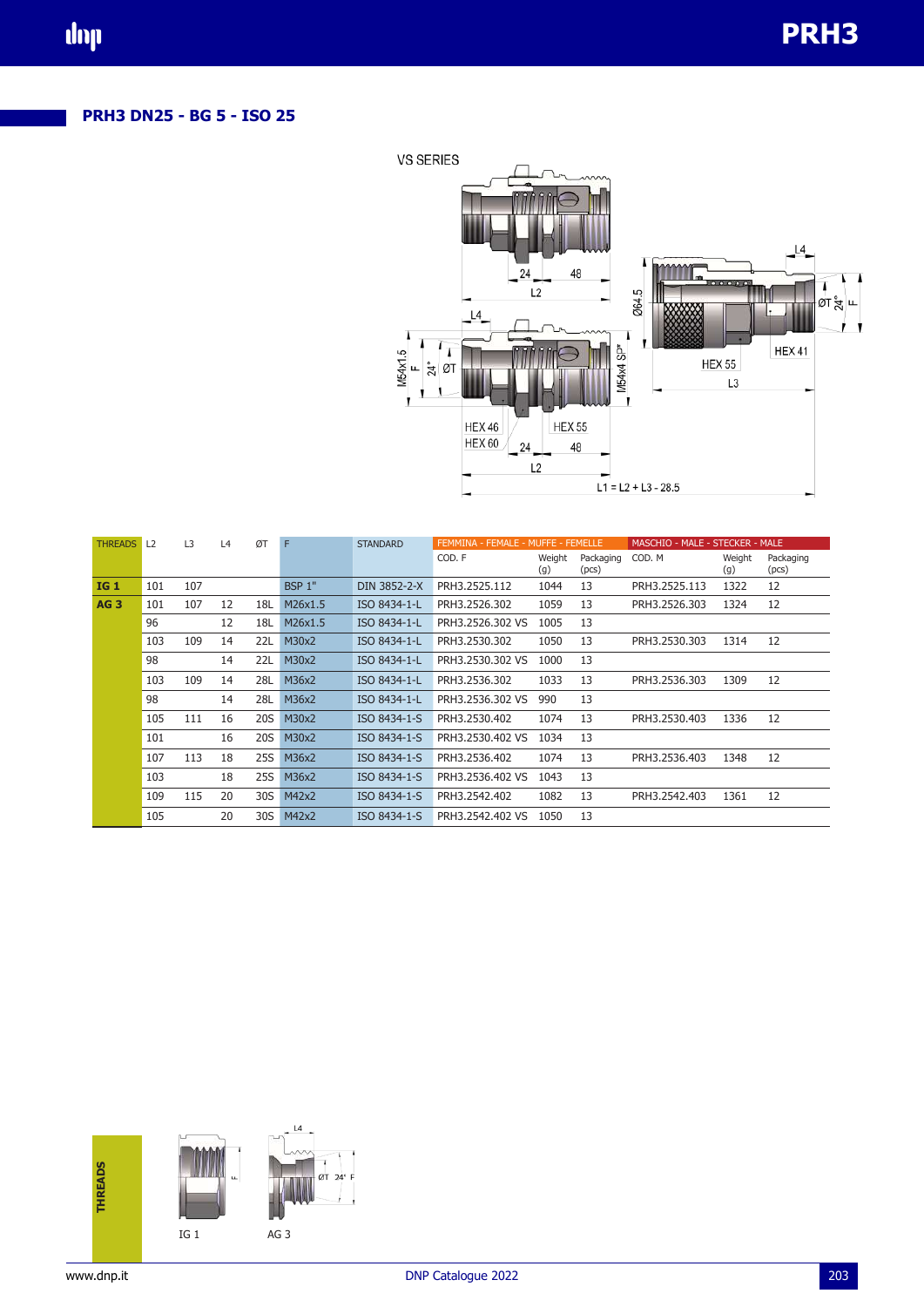# **PRH3 DN30 - BG 6 - ISO 31.5**



| <b>THREADS</b>  | L2  | L3  | L4 | ØT  | F         | <b>STANDARD</b> | FEMMINA - FEMALE - MUFFE - FEMELLE |               |                    | MASCHIO - MALE - STECKER - MALE |               |                    |  |
|-----------------|-----|-----|----|-----|-----------|-----------------|------------------------------------|---------------|--------------------|---------------------------------|---------------|--------------------|--|
|                 |     |     |    |     |           |                 | COD. F                             | Weight<br>(g) | Packaging<br>(pcs) | COD, M                          | Weight<br>(g) | Packaging<br>(pcs) |  |
| <b>IG 1</b>     | 132 | 148 |    |     | 1"1/4 BSP | DIN 3852-2-X    | PRH3.3031.112                      | 3137          | 4                  | PRH3.3031.113                   | 3239          | 4                  |  |
| AG <sub>3</sub> | 132 | 136 | 16 | 35L | M45x2     | ISO 8434-1-L    | PRH3.3045.302                      | 3111          | $\overline{4}$     | PRH3.3045.303                   | 2937          | $\overline{4}$     |  |
|                 | 129 |     | 16 | 35L | M45x2     | ISO 8434-1-L    | PRH3.3045.302 VS                   | 3079          | - 4                |                                 |               |                    |  |
|                 | 129 | 136 | 16 | 42L | M52x1     | ISO 8434-1-L    | PRH3.3052.302 VS                   | 3100          | - 4                | PRH3.3052.303                   | 2954          | 4                  |  |
|                 | 138 | 136 | 22 | 38S | M52x2     | ISO 8434-1-S    | PRH3.3052.402                      | 3193          | $\overline{4}$     | PRH3.3052.403                   | 2921          | $\overline{4}$     |  |
|                 | 132 |     | 22 | 38S | M52x2     | ISO 8434-1-S    | PRH3.3052.402 VS                   | 3122          | - 4                |                                 |               |                    |  |